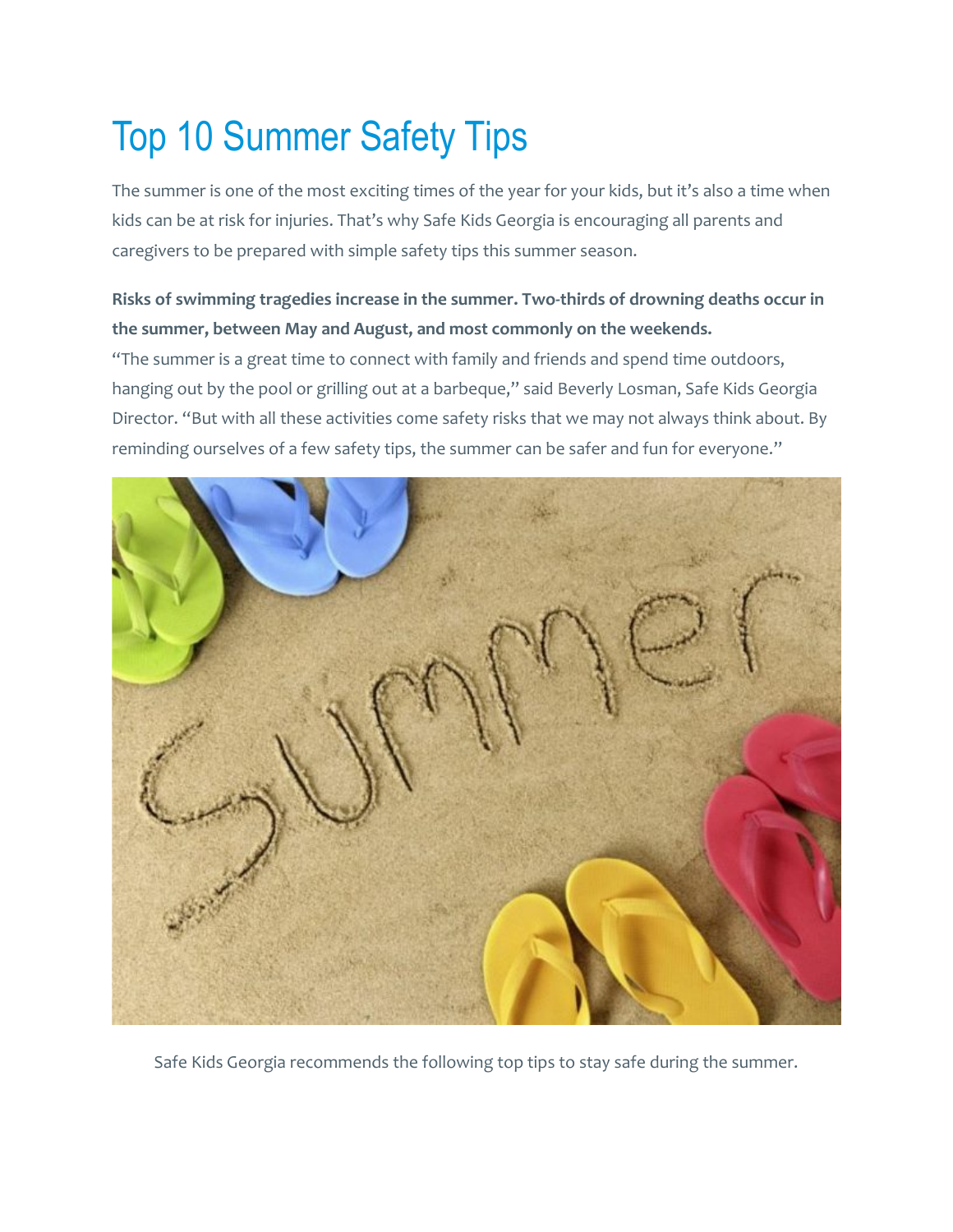**Give kids your undivided attention.** Actively supervise children throughout the summer, whether it's at the playground or in and around water. Small children can drown in as little as one inch of water.

**Use the Water Watcher strategy**. When there are several adults present and children are swimming, use the Water Watcher card strategy to designate an adult as the Water Watcher for a certain amount of time (such as 15-minute periods) to prevent lapses in supervision and give parents a chance to read, make phone calls or take a bathroom break.

**Educated your children about swimming safety.** Every child is different, so enroll children in swimming lessons when you feel they are ready. Whether swimming in a backyard pool or in a lake, teach children to swim with an adult. Older, more experienced swimmers should still swim with a partner every time.

**Learn CPR.** We know you have a million things to do, but learning CPR should be at the top of the list. It will give you tremendous peace of mind – and the more peace of mind you have as a parent, the better.

**Be extra careful around pool drains.** Teach children to never play or swim near drains or suction outlets, which can cause situations where kids can get stuck underwater.

**Wear life jackets.** Always have your children wear a life jacket approved by the U.S. Coast Guard while on boats, around open bodies of water or when participating in water sports. Make sure the life jacket fits snugly. Have the child make a "touchdown" signal by raising both arms straight up; if the life jacket hits the child's chin or ears, it may be too big or the straps may be too loose.

**Drink water during sports.** Have your kids bring a water bottle to practice and games and drink plenty of water before, during and after play. This is especially important in summer months to avoid dehydration.